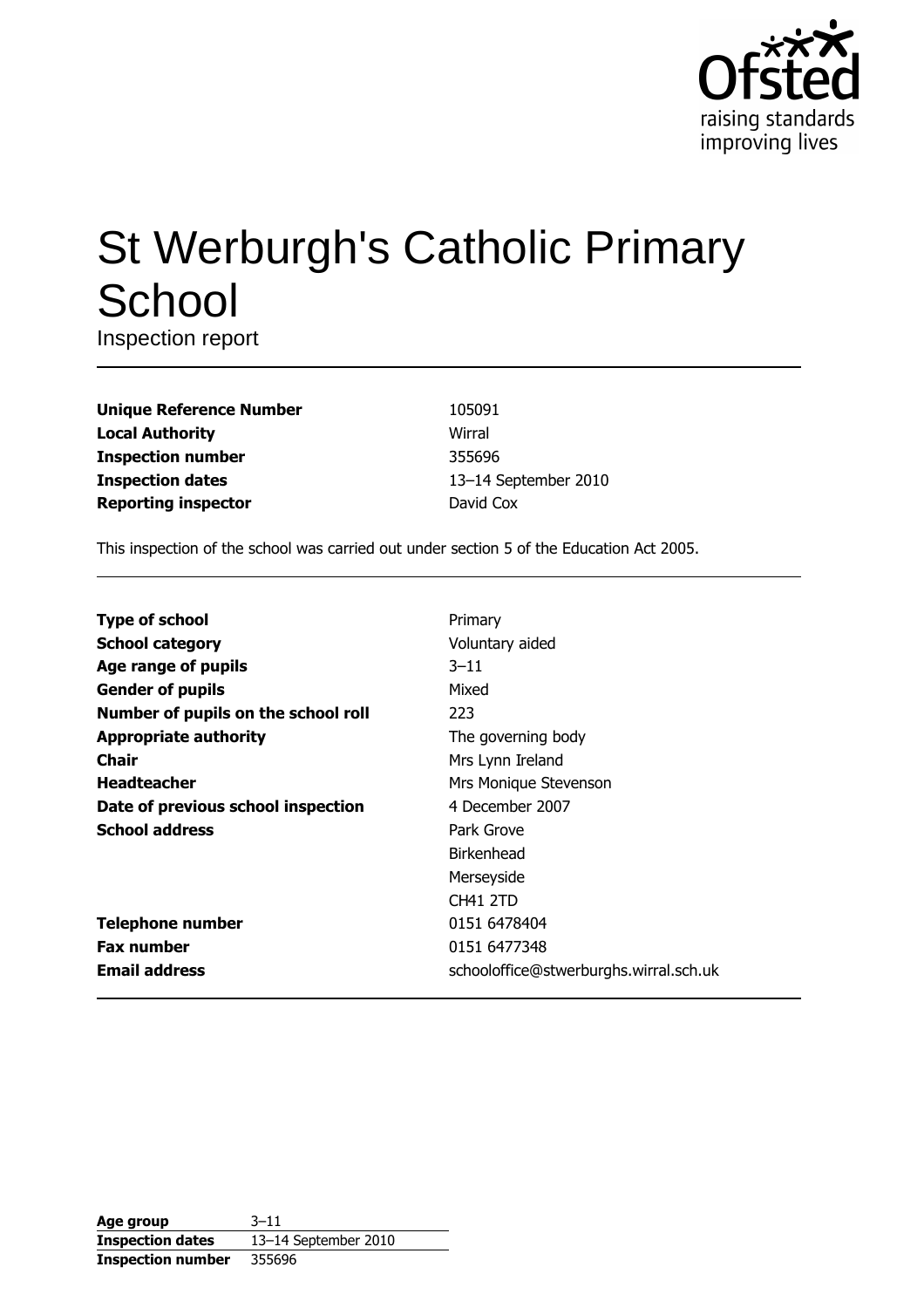The Office for Standards in Education, Children's Services and Skills (Ofsted) regulates and inspects to achieve excellence in the care of children and young people, and in education and skills for learners of all ages. It regulates and inspects childcare and children's social care, and inspects the Children and Family Court Advisory Support Service (Cafcass), schools, colleges, initial teacher training, work-based learning and skills training, adult and community learning, and education and training in prisons and other secure establishments. It assesses council children's services, and inspects services for looked after children, safeguarding and child protection.

Further copies of this report are obtainable from the school. Under the Education Act 2005, the school must provide a copy of this report free of charge to certain categories of people. A charge not exceeding the full cost of reproduction may be made for any other copies supplied.

If you would like a copy of this document in a different format, such as large print or Braille, please telephone 0300 1234 234, or email enquiries@ofsted.gov.uk.

You may copy all or parts of this document for non-commercial educational purposes, as long as you give details of the source and date of publication and do not alter the documentation in any way.

To receive regular email alerts about new publications, including survey reports and school inspection reports, please visit our website and go to 'Subscribe'.

Royal Exchange Buildings St Ann's Square Manchester **M2 7I A** T: 0300 1234 234 Textphone: 0161 618 8524 E: enquiries@ofsted.gov.uk W: www.ofsted.gov.uk © Crown copyright 2010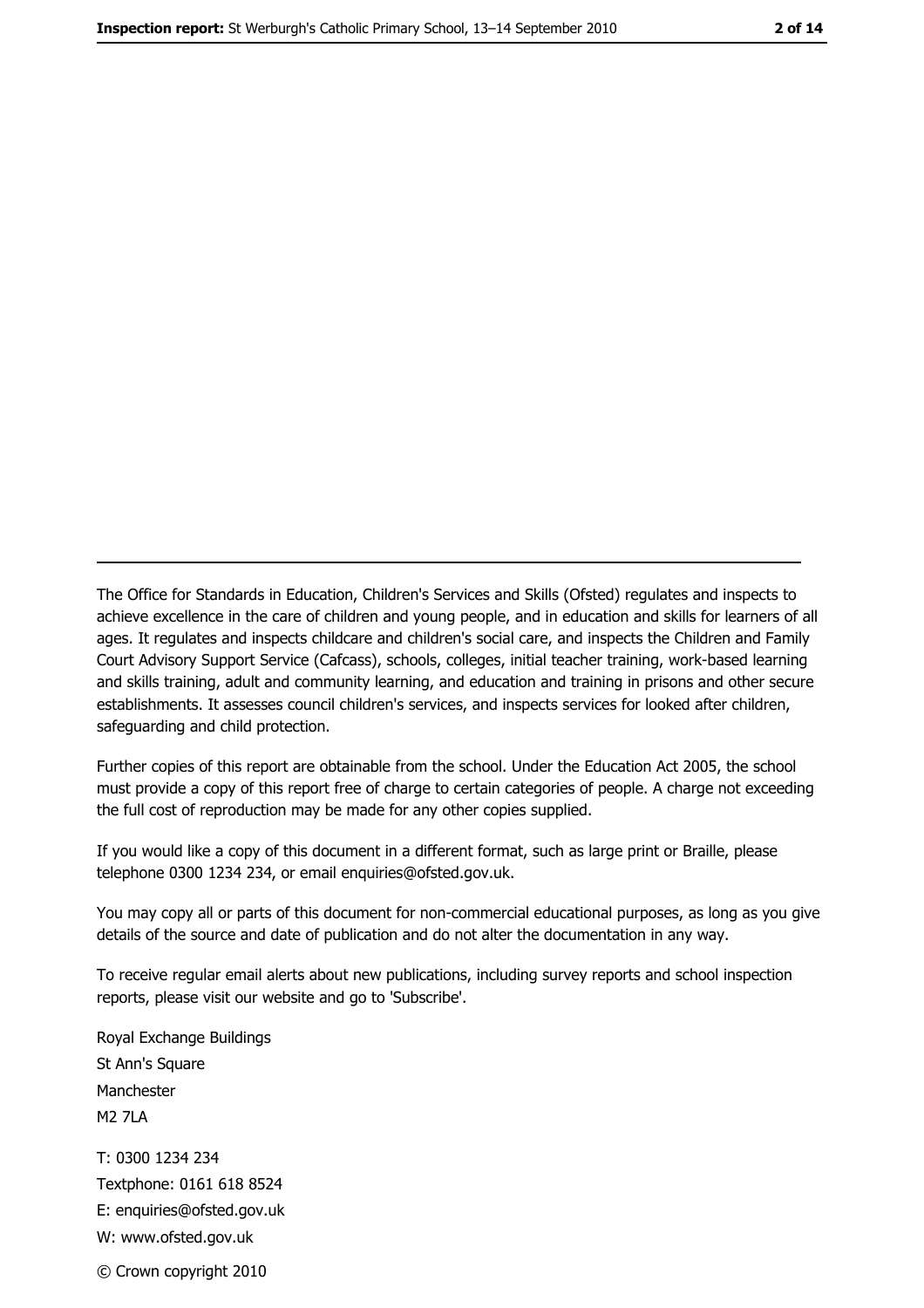# **Introduction**

This inspection was carried out by three additional inspectors. The inspectors visited 17 lessons or part lessons, observing eight teachers, and held meetings with the Chair of the Governing Body and another governor, staff and groups of pupils. They talked with parents and carers at the start of the day when parents and carers were bringing their children to school. Inspectors observed the school's work and looked at documentation including policies on safeguarding, the school development plan, teachers' planning, assessment files and records of pupils' progress, including those for pupils with special educational needs and/or disabilities. Staff and pupils completed questionnaires and 85 questionnaires returned from parents and carers were also read and analysed.

The inspection team reviewed many aspects of the school's work. It looked in detail at the following.

- It investigated whether leaders are doing enough to improve pupils' progress given  $\blacksquare$ the dip in 2009, particularly in mathematics.
- It looked at the rate of progress children make in the Early Years Foundation Stage,  $\blacksquare$ particularly in calculation, communication and language development.
- It judged whether systems for improving pupils' attendance are effective enough.  $\blacksquare$
- It considered the effectiveness of leaders in improving the quality of teaching and  $\blacksquare$ learning, particularly at Key Stage 1.

# Information about the school

In this average-sized primary school, most pupils are White British with a small proportion from minority ethnic backgrounds, mainly Bangladeshi. The proportion of pupils known to be eligible for free school meals is high. The percentage of pupils with special educational needs and/or disabilities is above the national average, although the percentage who have a statement of special educational needs is low. The proportion of pupils who speak English as an additional language is above average. The school has achieved national Healthy Schools status. It operates a breakfast club for pupils each day. The attached children's centre is subject to separate inspection arrangements.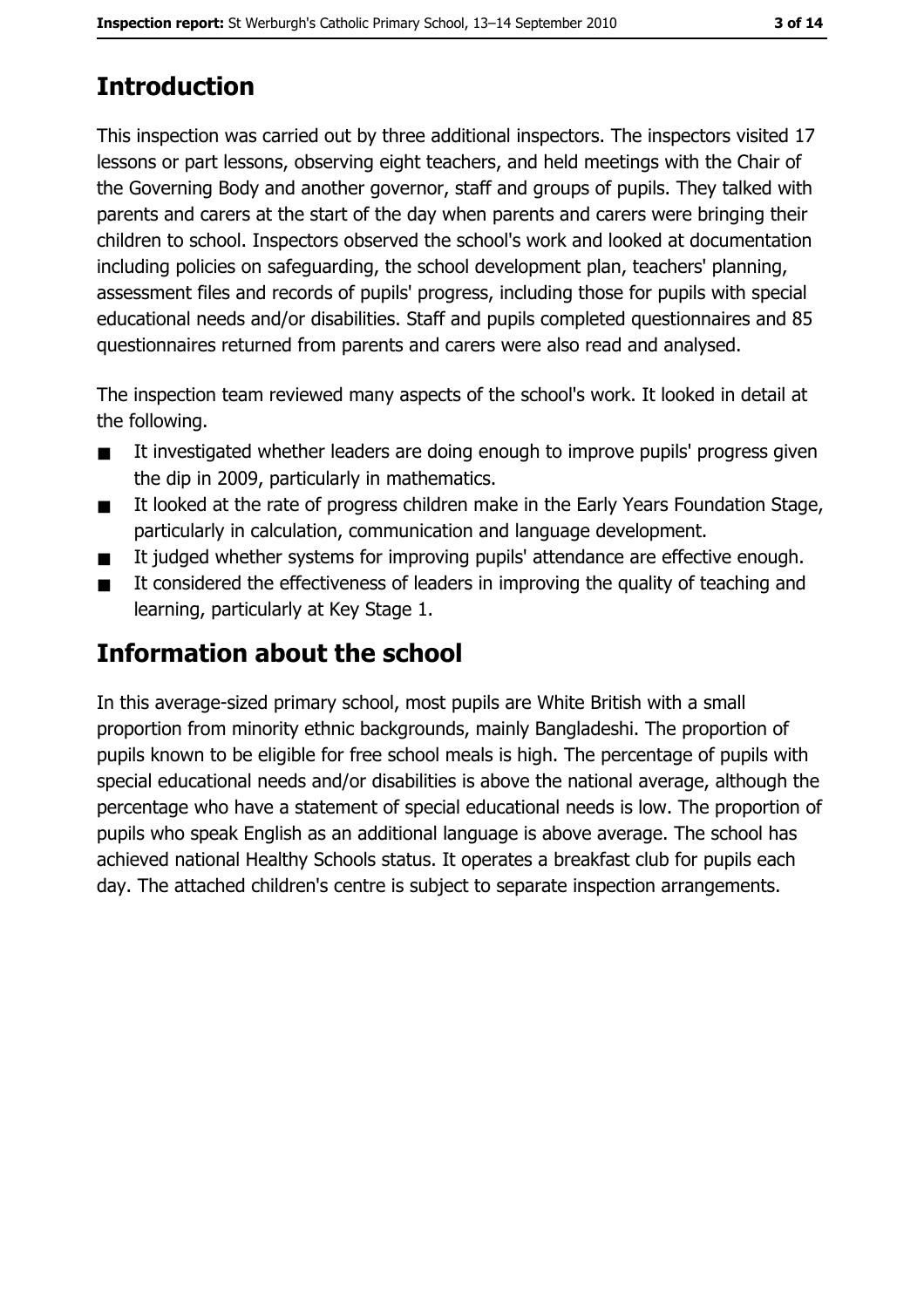# **Inspection judgements**

#### Overall effectiveness: how good is the school?

#### The school's capacity for sustained improvement

#### **Main findings**

The school provides a good education for its pupils. The school takes full account of, and responds well to, the diverse social and cultural backgrounds of its pupils. As a result, pupils enjoy school, achieve well and make good progress in their learning. Parents and carers express a strong appreciation of the quality of education the school provides. The good caring ethos which permeates all aspects of school life ensures that all pupils feel welcome and valued. As a result of this and the strong emphasis the school places on their personal development, pupils make good progress in their spiritual, moral, social and cultural development and mature into considerate individuals with an extremely strong sense of social responsibility. Pupils' behaviour is good and makes a significant contribution to their overall good progress and learning. While levels of attendance are affected by social and cultural factors, most pupils attend regularly and arrive punctually. A very small minority of parents and carers continue to take their children out of school for extended holidays and do not always value the importance of education.

Children make good progress in the Nursery and Reception classes because of the good provision they receive. Pupils reach broadly average standards of attainment overall by the time they leave Year 6. They make good progress in mathematics and science but perform less well in English, particularly in aspects of writing. This is because the same rigorous approach to improving pupils' attainment in mathematics is not always applied by all staff to the development of pupils' writing skills.

Teaching is good overall. However, there is some variation in the quality of teaching. The differences in effectiveness are mainly found in Key Stage 1, where more lessons tend to be satisfactory rather than good.

While the curriculum is satisfactory, the planning of topics does not always link different subjects, which reduces opportunities for pupils to develop and practise key skills, such as writing, in different contexts.

Senior leaders and managers, supported by a team of enthusiastic staff, have made a number of strategic changes since the previous inspection which have sharpened the school's focus on raising pupils' achievements considerably. As a result, provision in the Early Years Foundation Stage is much improved, standards of attainment in mathematics are rising and there has been good improvement in many key areas, including teaching and learning. Performance data is used well by staff and members of the governing body to evaluate effectively the school's performance and to plan the next steps in the school's development. All factors considered, the school's capacity for sustained improvement is good.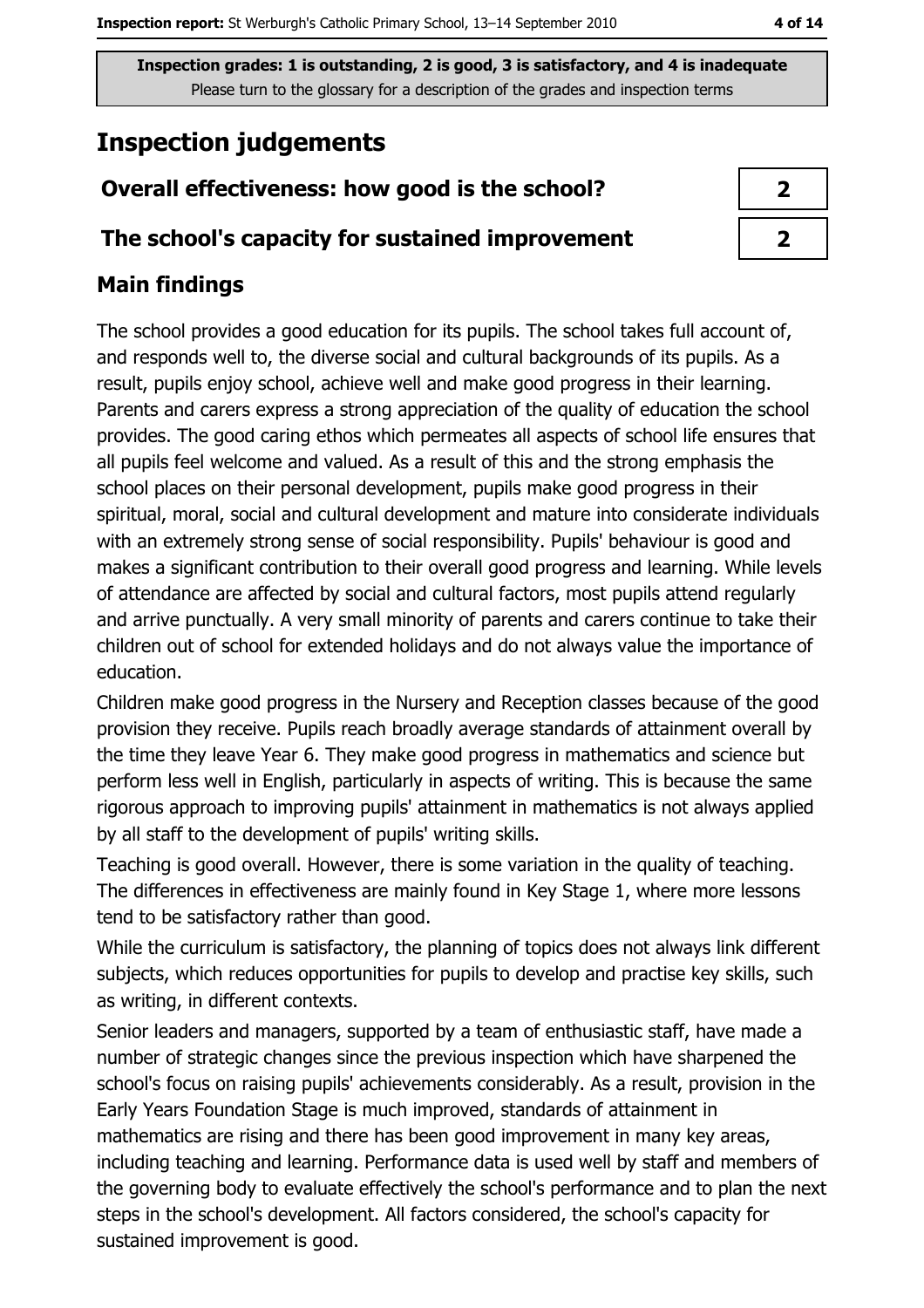#### What does the school need to do to improve further?

- Raise attainment in English, particularly in writing, by:  $\blacksquare$ 
	- extending the good practice and rigorous approach seen in mathematics to have an impact on the attainment of pupils in English
	- reviewing the curriculum and providing opportunities in all subjects for pupils to develop and practise key literacy skills.
- Improve the quality of teaching at Key Stage 1 by:  $\blacksquare$ 
	- raising teachers' expectations of pupils' achievement
	- ensuring that teachers think more carefully about how and what pupils are learning.
- Improve the attendance of a very small minority of pupils who are persistently  $\blacksquare$ absent by:
	- ensuring that all parents and carers are aware that it is important that their children attend school regularly
	- working with parents and carers to reduce the gaps in pupils' learning which occur when extended holidays are taken.

# **Outcomes for individuals and groups of pupils**

Pupils show good attitudes to work and high levels of enjoyment are often evident. For example, pupils had great fun when role playing anger management situations and agreeing which emotion was being depicted. Occasionally, a small minority of boys become distracted and disturb the learning of their neighbours. Most pupils feel that they are safe in school and given good advice about the dangers they may encounter in their everyday lives. They develop a good awareness of what constitutes healthy eating, although some say they know what is good for them but do not always follow their own advice when out of school! Many engage readily in physical activities, such as the High Impact scheme, to help them keep fit. Growing links with a school in Zambia add to pupils' understanding of cultural differences. Pupils are mindful of the diverse cultures they experience on a daily basis. Drama performances, such as the school production on the football world cup, raise the school's profile in the wider community very effectively.

From their below average attainment on entry to Year 1, pupils make good progress overall. Pupils make only satisfactory progress with their learning at Key Stage 1 because there is too much emphasis on what the teacher is doing rather than on what pupils will learn. Thereafter, progress accelerates and pupils make good progress during Key Stage 2 as a result of teaching that challenges them to learn well. By the end of Year 6, pupils have a solid foundation for future learning and life.

Examples of pupils' work show that they are making good progress in mathematics because of the structured approach staff use to improve basic numeracy skills such as those of calculation and problem solving. However, teaching is not always as effective in supporting the development of pupils' writing skills and raising attainment in English.

 $\overline{\mathbf{2}}$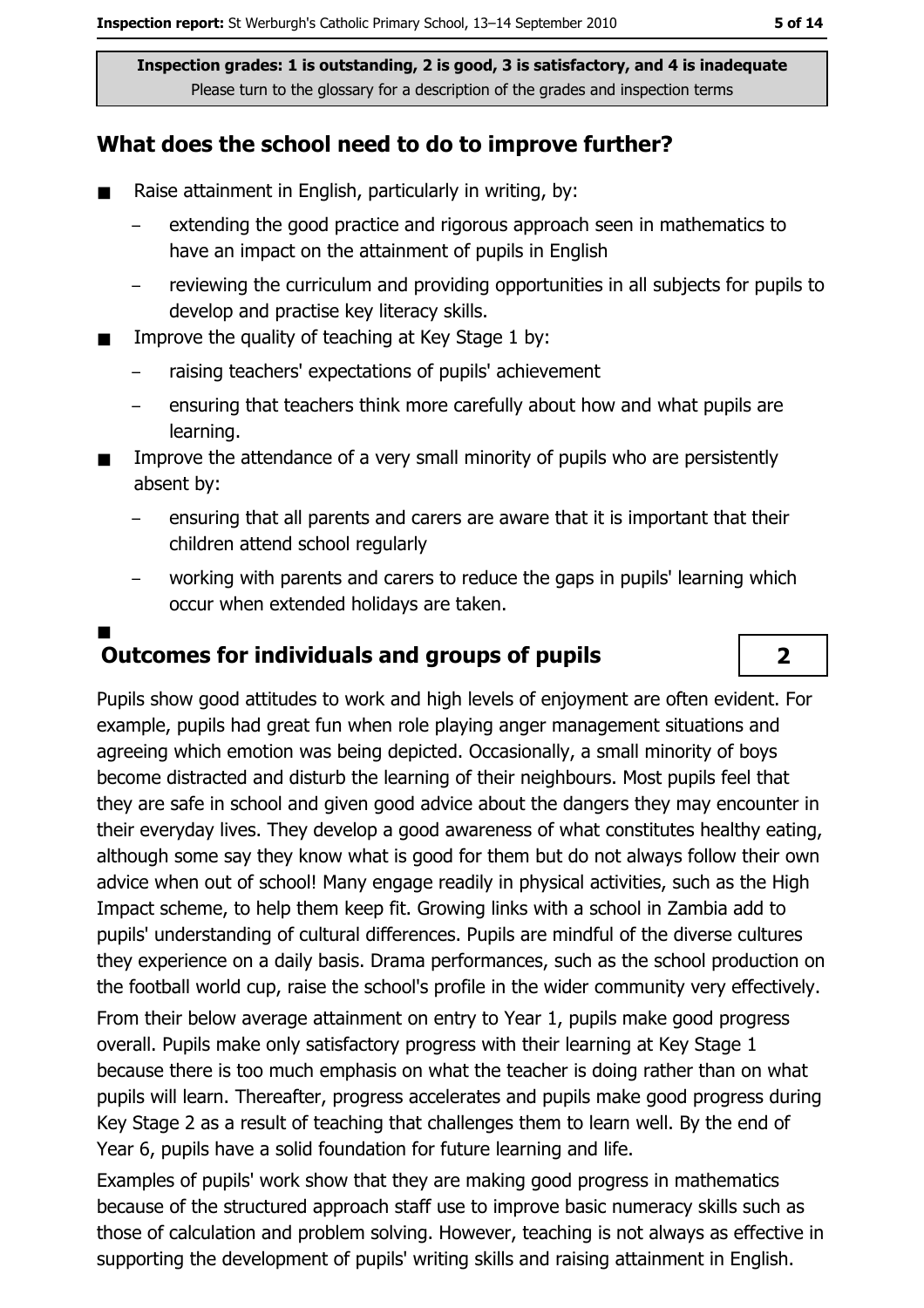Spelling is a weakness, particularly for the younger pupils.

Well-structured support enables pupils who speak English as an additional language to make good gains in language acquisition. They gain confidence in their new language rapidly and before very long are communicating happily and effectively with all around them. Learning for pupils with special educational needs and/or disabilities is managed well and these pupils progress well.

These are the grades for pupils' outcomes

| Pupils' achievement and the extent to which they enjoy their learning                                                     |               |  |  |
|---------------------------------------------------------------------------------------------------------------------------|---------------|--|--|
| Taking into account:<br>Pupils' attainment <sup>1</sup>                                                                   |               |  |  |
| The quality of pupils' learning and their progress                                                                        | $\mathcal{P}$ |  |  |
| The quality of learning for pupils with special educational needs and/or<br>disabilities and their progress               |               |  |  |
| The extent to which pupils feel safe                                                                                      |               |  |  |
| <b>Pupils' behaviour</b>                                                                                                  |               |  |  |
| The extent to which pupils adopt healthy lifestyles                                                                       |               |  |  |
| The extent to which pupils contribute to the school and wider community                                                   |               |  |  |
| The extent to which pupils develop workplace and other skills that will<br>contribute to their future economic well-being |               |  |  |
| Taking into account:<br>Pupils' attendance <sup>1</sup>                                                                   |               |  |  |
| The extent of pupils' spiritual, moral, social and cultural development                                                   | 2             |  |  |

#### How effective is the provision?

At its best the teaching is innovative and challenging, giving pupils a thirst for learning. Where practice is good, pupils are encouraged to reflect upon their own and others' work and to offer suggestions about possible improvements. Teachers' use of assessment has improved substantially since the previous inspection and work is often matched well to pupils' differing needs. For example, in a Year 5 lesson on calculation virtually every pupil was working on a different problem. Teaching assistants fulfil a crucial role as part of the teaching team and contribute skilfully to pupils' good learning and progress. When teaching is satisfactory, the challenge for pupils is not consistent

The grades for attainment and attendance are: 1 is high; 2 is above average; 3 is broadly average; and 4 is low.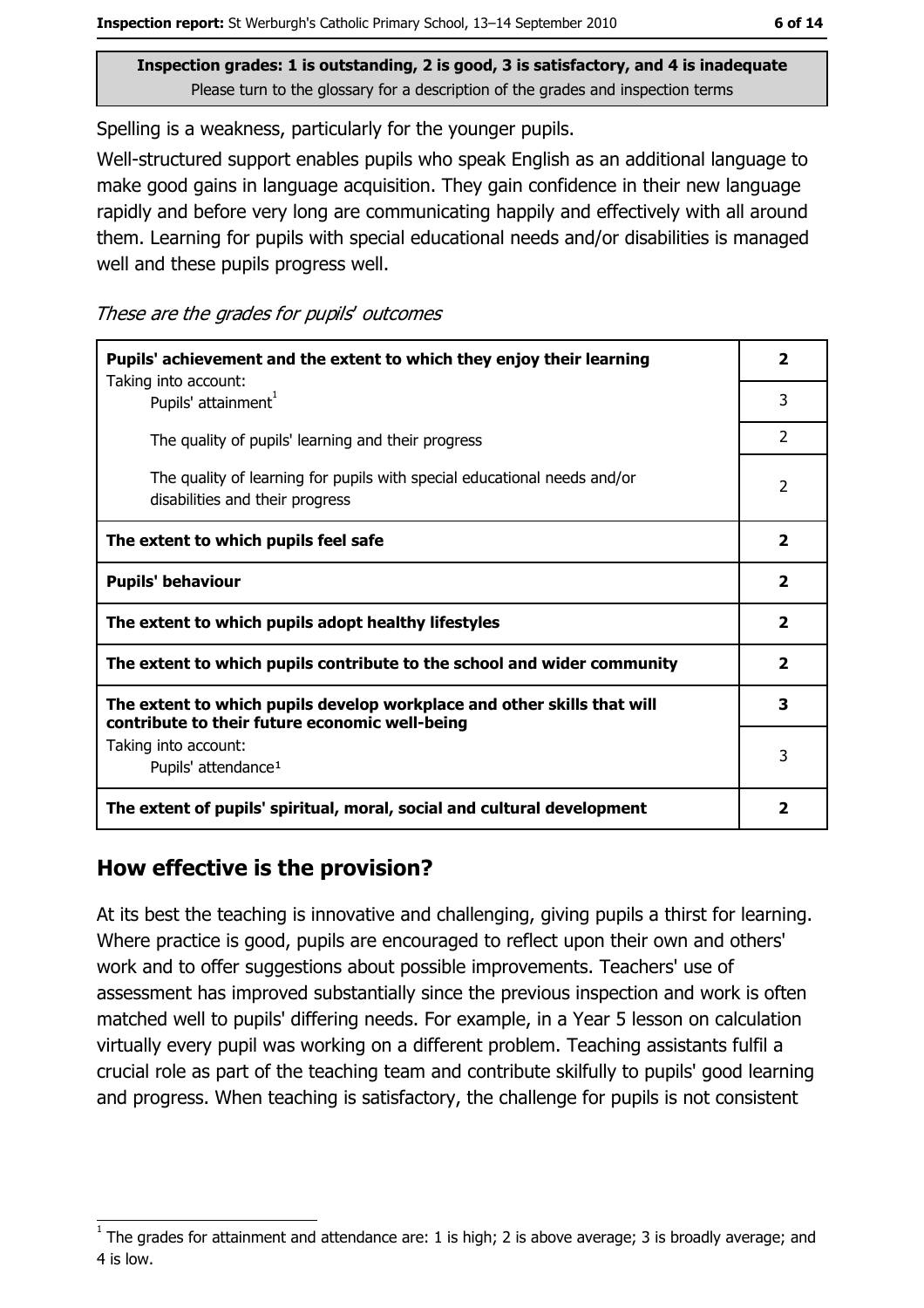and sometimes not high enough, resulting in slower progress. Occasionally, teaching is too focused on 'getting through the activity' rather than on what the pupils are learning and whether pupils have understood fully the object of the lesson.

Curriculum development is ongoing and the school has still to complete the move to a fully creative and interlinked programme to promote basic skills and learning. Strengths include good provision for the development of pupils' personal and social development, including health education. Pupils have good access to information and communication technology (ICT) resources which are increasing pupils' contribution to and ownership of their own learning. An extended range of extra-curricular activities and clubs, together with visits and visitors, enrich the curriculum. The engagement of good-quality outside providers has enabled the school to enhance areas such as music and ICT.

The school knows pupils and their families very well. The support the school provides for pupils whose circumstances may make them vulnerable or who are experiencing difficulties in their lives is extensive and effective, enabling them to get the best from their education. There are productive links with pre-school settings and work with local high schools helps to make transitions as smooth as possible. Parents and carers are very happy with the way in which their children are cared for and most are pleased with the information the school gives them about their children's progress and welfare. The appointment of additional support staff to follow up absentee pupils has raised the level of attendance. However, the school rightly recognises there is a very small minority of parents and carers who still need convincing with regard to the importance of good attendance of their children.

| The quality of teaching                                                                                    |   |
|------------------------------------------------------------------------------------------------------------|---|
| Taking into account:                                                                                       |   |
| The use of assessment to support learning                                                                  |   |
| The extent to which the curriculum meets pupils' needs, including, where<br>relevant, through partnerships | 3 |
| The effectiveness of care, guidance and support                                                            |   |

#### How effective are leadership and management?

The headteacher and other senior leaders have been instrumental in inspiring staff to work together to improve the quality of teaching and learning. Staff feel valued and comment on the 'caring and thoughtful community' that leaders and managers promote. A strong commitment to developing staff through focused training has resulted in a greater understanding that all are accountable for their actions and areas of responsibility. As a consequence, improvements are evident in areas such as the provision for children in the Early Years Foundation Stage. Middle leaders engage effectively in monitoring and evaluating the school's progress. Members of the governing body support the school's development conscientiously and check carefully how well it is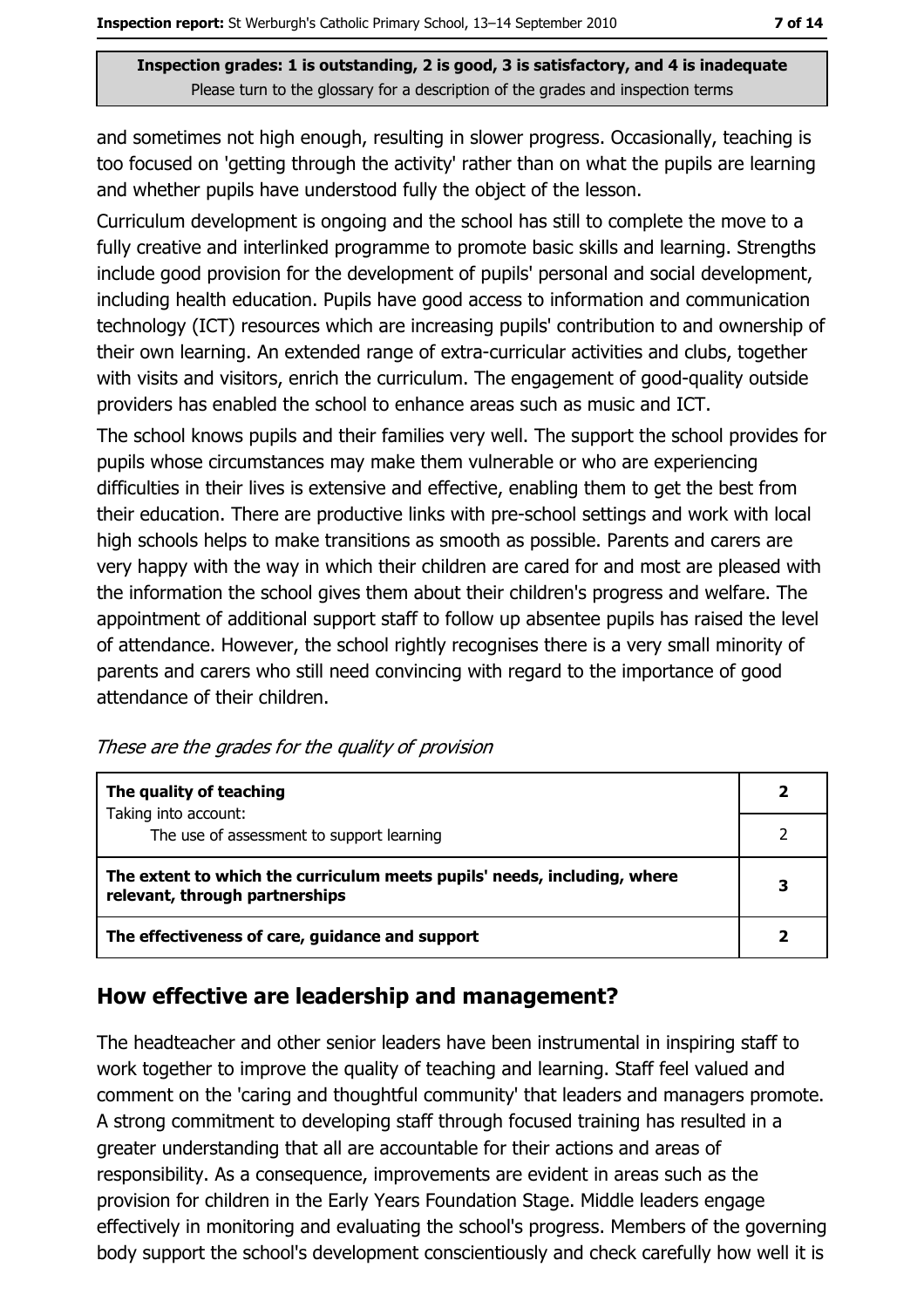meeting the needs of pupils. They are fully aware of its strengths and areas for development. They regularly seek the views of parents and carers through surveys and discussions and are able to advise the headteacher of any concerns that need addressing.

Equality of opportunity is central to the school's ethos and its ambition for all pupils. The needs of those pupils whose circumstances may make them vulnerable are met well and this demonstrates the effectiveness with which the school promotes equality of opportunity. The school works closely with many external organisations, including the local authority and external consultants, and these have a positive effect on pupils' achievement and personal development. Parents and carers are very appreciative of the work of the school. A parent of a Bengali child commented that she was pleased to send her child to a 'faith school' although a different faith to her own. The school provides the opportunity for parents and carers to work alongside pupils, for example to support with reading and some parents and carers complete qualifications in aspects of care. While the school's procedures for safeguarding are satisfactory overall, some administrative and checking procedures are not as well organised as they could be. The vast majority of parents and carers have confidence in the school to keep their children safe and systems for child protection are good. The school understands well the needs of the diverse community it serves and involves itself readily in local and national initiatives. Projects such as 'Respect' help pupils to understand and support various community groups.

| The effectiveness of leadership and management in embedding ambition and<br>driving improvement                                                                     | 2            |
|---------------------------------------------------------------------------------------------------------------------------------------------------------------------|--------------|
| Taking into account:<br>The leadership and management of teaching and learning                                                                                      | 2            |
| The effectiveness of the governing body in challenging and supporting the<br>school so that weaknesses are tackled decisively and statutory responsibilities<br>met | 2            |
| The effectiveness of the school's engagement with parents and carers                                                                                                | 2            |
| The effectiveness of partnerships in promoting learning and well-being                                                                                              | 2            |
| The effectiveness with which the school promotes equality of opportunity and<br>tackles discrimination                                                              | $\mathbf{z}$ |
| The effectiveness of safeguarding procedures                                                                                                                        | 3            |
| The effectiveness with which the school promotes community cohesion                                                                                                 | $\mathbf{z}$ |
| The effectiveness with which the school deploys resources to achieve<br>value for money                                                                             | 2            |

#### These are the grades for leadership and management

### **Early Years Foundation Stage**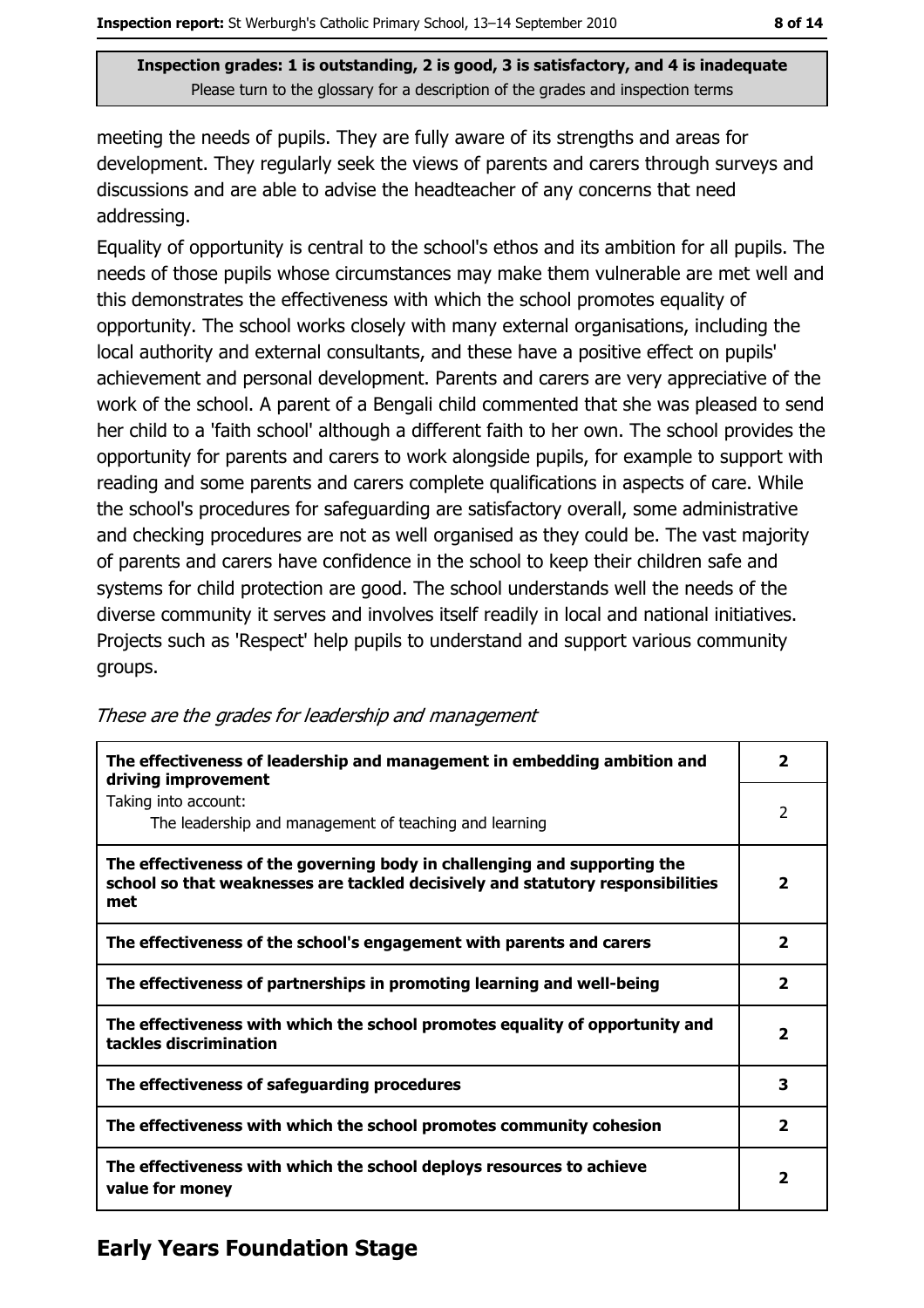The effectiveness of the Early Years Foundation Stage is good. It meets the needs of all children and they achieve well. Improvements to the organisation, curriculum and resources have resulted in a greater focus on improving children's basic skills. There are clear signs that there is an improving trend in their achievements. On entry to the Nursery class most children have skills for their age that are low compared with the expected level. A significant proportion is some way behind in language skills and aspects of numeracy such as recognition of numbers. Although children make good progress towards the early learning goals for their age, by the time they move into Year 1 most have reached levels of attainment that are below average. A strong emphasis on children's personal and social skills ensures that children soon learn to share, to learn and to play together. A wide range of challenging and exciting activities help to stimulate children's imaginations and help them develop curiosity. They make good progress with their understanding of numbers and become familiar with coins. Weaknesses remain in writing and their understanding of sounds and letters.

There is a good balance of activities chosen by the children and those led by adults. Regular and thorough assessments enable staff to identify gaps in children's learning accurately and to plan accordingly. Adults pay careful attention to children's welfare and care for them well. Effective partnerships with pre-school settings and parents and carers ensure good induction arrangements. Parents and carers confirm that their children settle quickly. Leadership and management are effective and promote a good rate of improvement. The need to improve provision in the outside area has been recognised and is being acted upon.

| <b>Overall effectiveness of the Early Years Foundation Stage</b><br>Taking into account:     |   |
|----------------------------------------------------------------------------------------------|---|
| Outcomes for children in the Early Years Foundation Stage                                    |   |
| The quality of provision in the Early Years Foundation Stage                                 |   |
| The effectiveness of leadership and management of the Early Years<br><b>Foundation Stage</b> | っ |

These are the grades for the Early Years Foundation Stage

#### **Views of parents and carers**

Most parents and carers are very supportive of the school. They say their children are happy at school and make good progress. Inspectors support these positive views. A very small minority of parents and carers thought that unacceptable behaviour was not dealt with effectively. Inspectors found that the school has good systems for improving behaviour and that pupils' behaviour is good.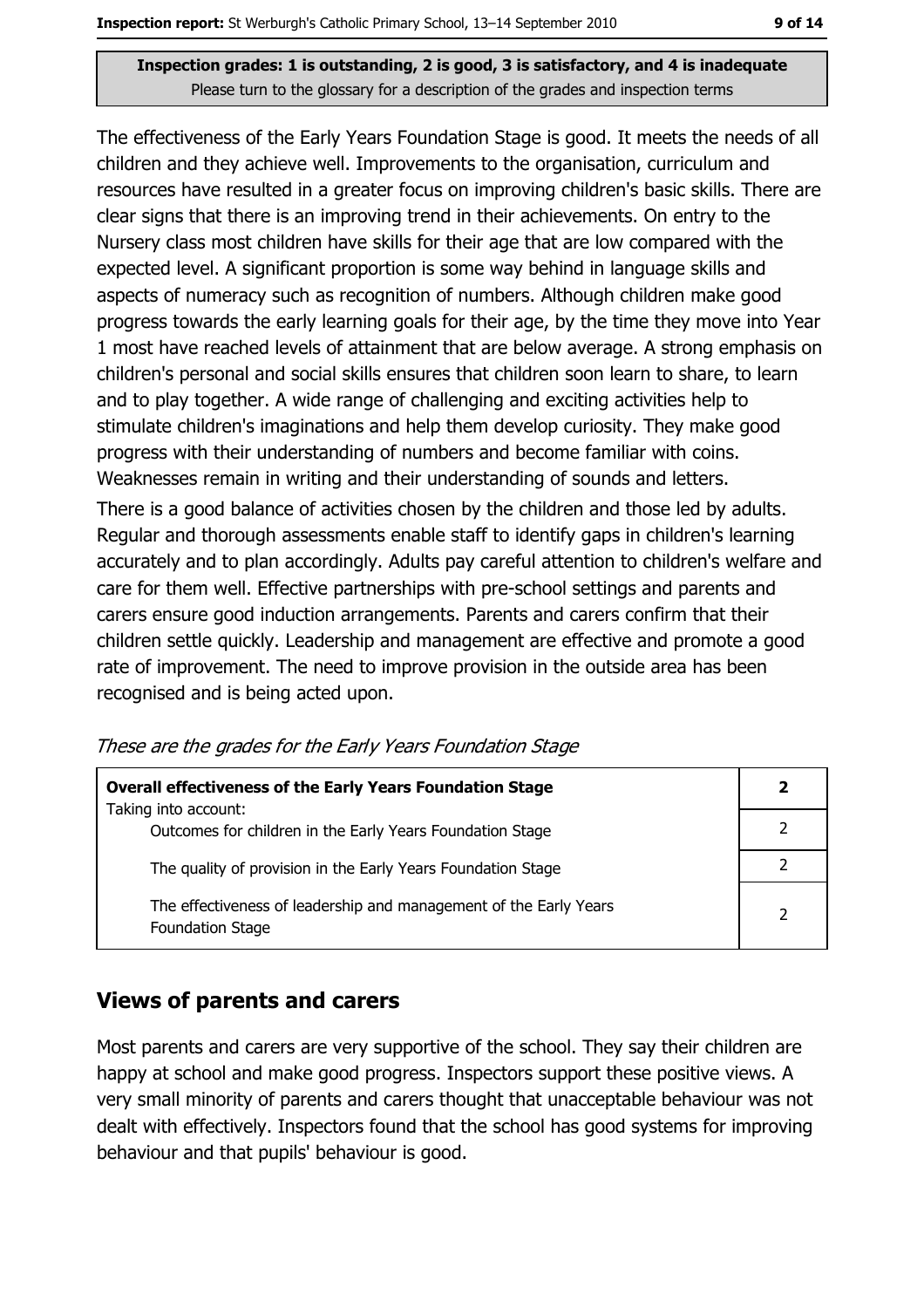#### Responses from parents and carers to Ofsted's questionnaire

Ofsted invited all the registered parents and carers of pupils registered at St Werburgh's Catholic Primary School to complete a questionnaire about their views of the school.

In the questionnaire, parents and carers were asked to record how strongly they agreed with 13 statements about the school.

The inspection team received 85 completed questionnaires by the end of the on-site inspection. In total, there are 223 pupils registered at the school.

| <b>Statements</b>                                                                                                                                                                                                                                       | <b>Strongly</b><br><b>Agree</b> |               | <b>Agree</b> |               | <b>Disagree</b> |                |                | <b>Strongly</b><br>disagree |
|---------------------------------------------------------------------------------------------------------------------------------------------------------------------------------------------------------------------------------------------------------|---------------------------------|---------------|--------------|---------------|-----------------|----------------|----------------|-----------------------------|
|                                                                                                                                                                                                                                                         | <b>Total</b>                    | $\frac{1}{2}$ | <b>Total</b> | $\frac{0}{0}$ | <b>Total</b>    | $\frac{1}{2}$  | <b>Total</b>   | $\frac{1}{2}$               |
| My child enjoys school                                                                                                                                                                                                                                  | 58                              | 68            | 25           | 29            | 0               | 0              | $\Omega$       | $\mathbf 0$                 |
| The school keeps my child<br>safe                                                                                                                                                                                                                       | 64                              | 75            | 18           | 21            | $\overline{2}$  | $\overline{2}$ | 0              | $\mathbf 0$                 |
| The school informs me<br>about my child's progress                                                                                                                                                                                                      | 54                              | 64            | 27           | 32            | 4               | 5              | 0              | $\mathbf 0$                 |
| My child is making enough<br>progress at this school                                                                                                                                                                                                    | 52                              | 61            | 27           | 32            | 5               | 6              | 0              | 0                           |
| The teaching is good at this<br>school                                                                                                                                                                                                                  | 58                              | 68            | 25           | 29            | $\mathbf{1}$    | $\mathbf{1}$   | 0              | 0                           |
| The school helps me to<br>support my child's learning                                                                                                                                                                                                   | 53                              | 62            | 29           | 34            | 3               | 4              | 0              | 0                           |
| The school helps my child to<br>have a healthy lifestyle                                                                                                                                                                                                | 52                              | 61            | 32           | 38            | $\mathbf 0$     | 0              | 0              | $\mathbf 0$                 |
| The school makes sure that<br>my child is well prepared for<br>the future (for example<br>changing year group,<br>changing school, and for<br>children who are finishing<br>school, entering further or<br>higher education, or<br>entering employment) | 50                              | 59            | 32           | 38            | $\overline{2}$  | 2              | $\mathbf 0$    | $\mathbf 0$                 |
| The school meets my child's<br>particular needs                                                                                                                                                                                                         | 53                              | 62            | 31           | 36            | $\mathbf 0$     | 0              | 0              | 0                           |
| The school deals effectively<br>with unacceptable behaviour                                                                                                                                                                                             | 48                              | 56            | 30           | 35            | $\overline{4}$  | 5              | $\overline{2}$ | $\overline{2}$              |
| The school takes account of<br>my suggestions and<br>concerns                                                                                                                                                                                           | 51                              | 60            | 32           | 38            | $\mathbf{1}$    | $\mathbf{1}$   | $\mathbf{1}$   | $\mathbf{1}$                |
| The school is led and<br>managed effectively                                                                                                                                                                                                            | 58                              | 68            | 26           | 31            | $\mathbf{1}$    | $\mathbf{1}$   | $\mathbf 0$    | $\mathbf 0$                 |
| Overall, I am happy with my<br>child's experience at this<br>school                                                                                                                                                                                     | 61                              | 72            | 24           | 28            | $\mathbf 0$     | 0              | $\mathbf 0$    | 0                           |

The table above summarises the responses that parents and carers made to each statement. The percentages indicate the proportion of parents and carers giving that response out of the total number of completed questionnaires. Where one or more parents and carers chose not to answer a particular question, the percentages will not add up to 100%.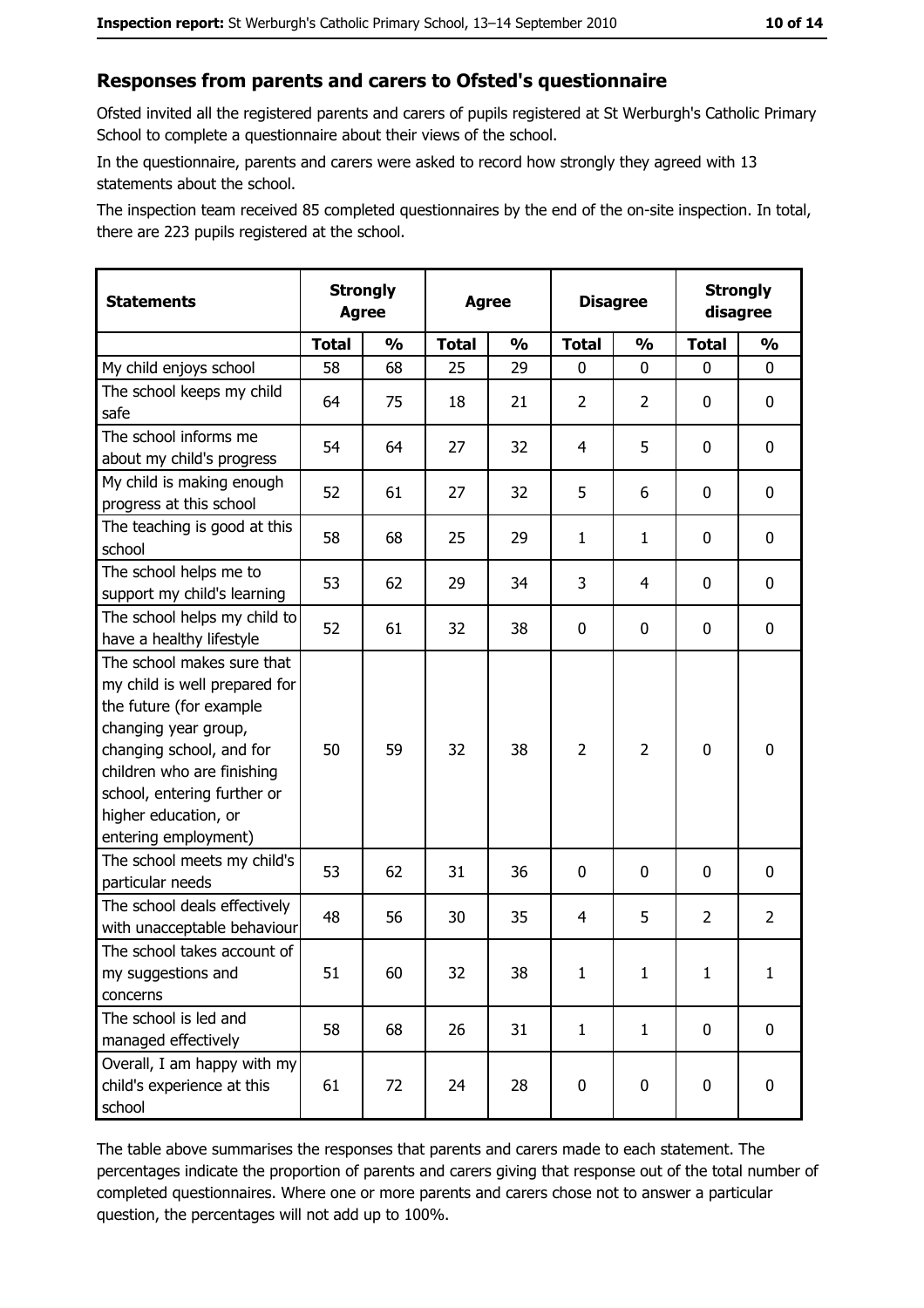# Glossary

| <b>Grade</b> | <b>Judgement</b> | <b>Description</b>                                                                                                                                                                                                               |
|--------------|------------------|----------------------------------------------------------------------------------------------------------------------------------------------------------------------------------------------------------------------------------|
| Grade 1      | Outstanding      | These features are highly effective. An oustanding<br>school provides exceptionally well for its pupils' needs.                                                                                                                  |
| Grade 2      | Good             | These are very positive features of a school. A school<br>that is good is serving its pupils well.                                                                                                                               |
| Grade 3      | Satisfactory     | These features are of reasonable quality. A satisfactory<br>school is providing adequately for its pupils.                                                                                                                       |
| Grade 4      | Inadequate       | These features are not of an acceptable standard. An<br>inadequate school needs to make significant<br>improvement in order to meet the needs of its pupils.<br>Ofsted inspectors will make further visits until it<br>improves. |

#### What inspection judgements mean

#### **Overall effectiveness of schools**

|                       | Overall effectiveness judgement (percentage of<br>schools) |      |                     |                   |  |  |
|-----------------------|------------------------------------------------------------|------|---------------------|-------------------|--|--|
| <b>Type of school</b> | <b>Outstanding</b>                                         | Good | <b>Satisfactory</b> | <b>Inadequate</b> |  |  |
| Nursery schools       | 58                                                         | 36   | 4                   | $\overline{2}$    |  |  |
| Primary schools       | 8                                                          | 43   | 40                  | 9                 |  |  |
| Secondary schools     | 10                                                         | 35   | 42                  | 13                |  |  |
| Sixth forms           | 13                                                         | 39   | 45                  | 3                 |  |  |
| Special schools       | 33                                                         | 42   | 20                  | 4                 |  |  |
| Pupil referral units  | 18                                                         | 40   | 29                  | 12                |  |  |
| All schools           | 11                                                         | 42   | 38                  | 9                 |  |  |

New school inspection arrangements were introduced on 1 September 2009. This means that inspectors now make some additional judgements that were not made previously.

The data in the table above are for the period 1 September 2009 to 31 March 2010 and are the most recently published data available (see www.ofsted.gov.uk). Please note that the sample of schools inspected during the autumn and spring terms 2009/10 was not representative of all schools nationally, as weaker schools are inspected more frequently than good or outstanding schools.

Percentages are rounded and do not always add exactly to 100. Secondary school figures include those that have sixth forms, and sixth form figures include only the data specifically for sixth form inspection judgements.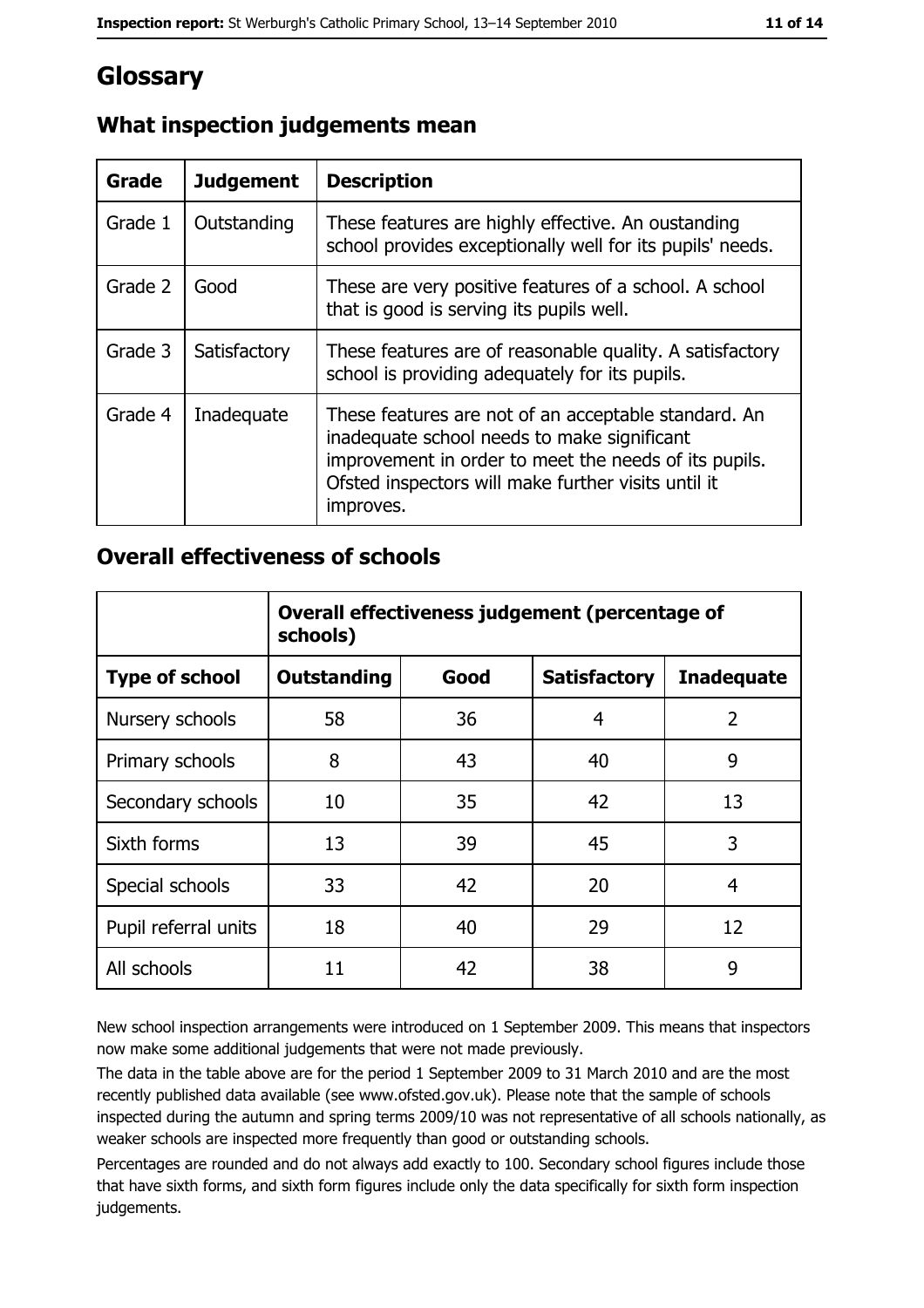# **Common terminology used by inspectors**

| Achievement:                  | the progress and success of a pupil in<br>their learning, development or training.                                                                                                                                                                                                                           |
|-------------------------------|--------------------------------------------------------------------------------------------------------------------------------------------------------------------------------------------------------------------------------------------------------------------------------------------------------------|
| Attainment:                   | the standard of the pupils' work shown by<br>test and examination results and in<br>lessons.                                                                                                                                                                                                                 |
| Capacity to improve:          | the proven ability of the school to<br>continue improving. Inspectors base this<br>judgement on what the school has<br>accomplished so far and on the quality of<br>its systems to maintain improvement.                                                                                                     |
| Leadership and management:    | the contribution of all the staff with<br>responsibilities, not just the headteacher,<br>to identifying priorities, directing and<br>motivating staff and running the school.                                                                                                                                |
| Learning:                     | how well pupils acquire knowledge,<br>develop their understanding, learn and<br>practise skills and are developing their<br>competence as learners.                                                                                                                                                          |
| <b>Overall effectiveness:</b> | inspectors form a judgement on a school's<br>overall effectiveness based on the findings<br>from their inspection of the school. The<br>following judgements, in particular,<br>influence what the overall effectiveness<br>judgement will be.                                                               |
|                               | The school's capacity for sustained<br>improvement.<br>Outcomes for individuals and groups<br>of pupils.<br>The quality of teaching.<br>The extent to which the curriculum<br>meets pupil's needs, including where<br>relevant, through partnerships.<br>The effectiveness of care, guidance<br>and support. |
| Progress:                     | the rate at which pupils are learning in<br>lessons and over longer periods of time. It<br>is often measured by comparing the<br>pupils' attainment at the end of a key<br>stage with their attainment when they<br>started.                                                                                 |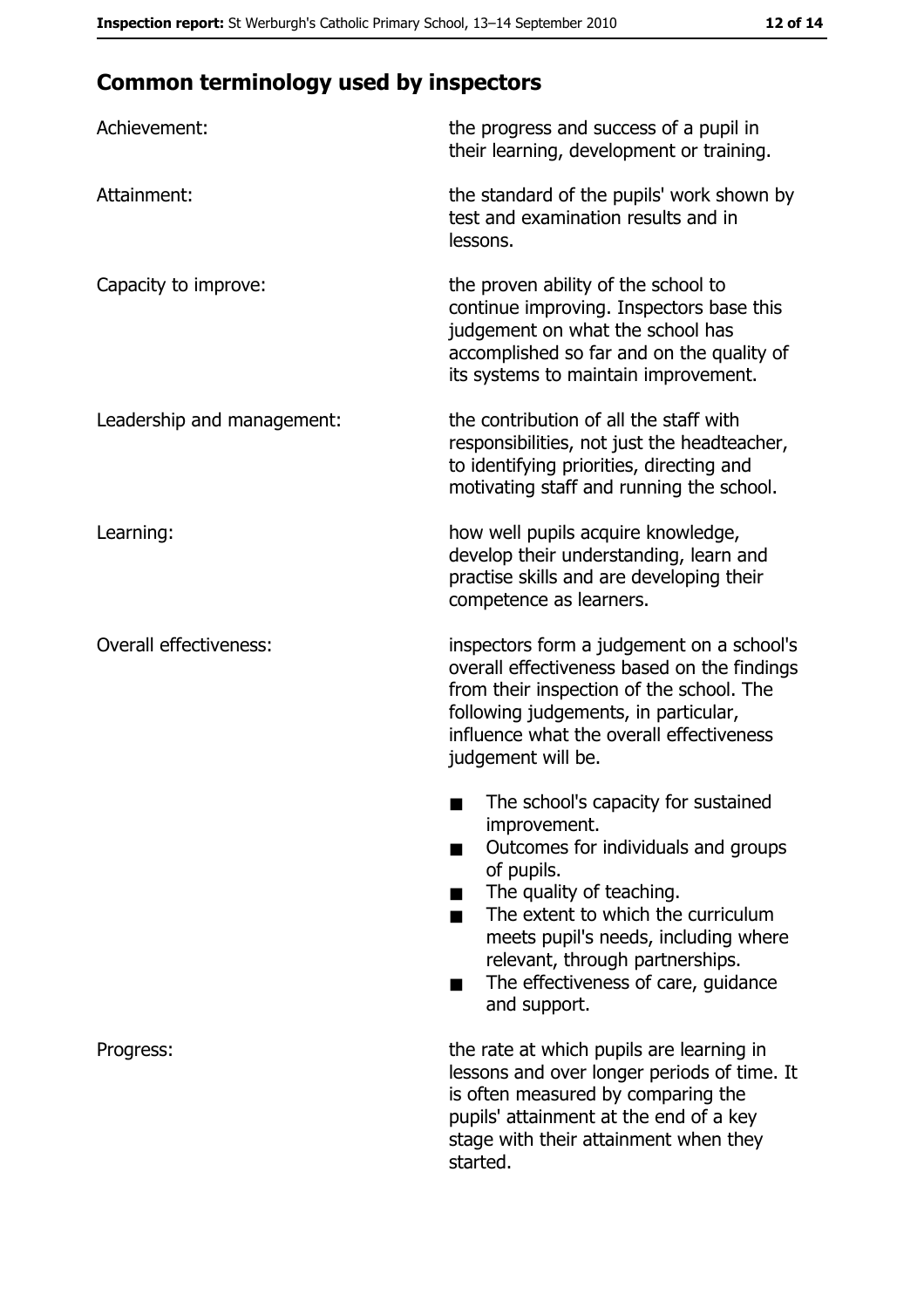This letter is provided for the school, parents and carers to share with their children. It describes Ofsted's main findings from the inspection of their school.



16 September 2010

Dear Pupils

Inspection of St Werburgh's Catholic Primary School, Birkenhead, CH41 2TD

It was a great pleasure to inspect your school. You were all friendly and helpful and we enjoyed talking to you about how you are getting on. Thank you! On behalf of the inspection team I would like to share with you what we found.

Your school is providing you with a good education. The youngest children get off to a good start. Your behaviour in lessons is good and this means you learn well and pay good attention. You take responsibilities around school and look out for one another well. You make good progress in lessons and, by the time you leave at the end of Year 6, most of you reach broadly average standards overall. You do particularly well in mathematics but less so in writing. I have asked your teachers to give you more opportunities to develop and practise new literacy skills in all your subjects. The teaching you receive is good overall and you work hard. You enjoy the activities out of school and visits you make to places of interest. Your headteacher, teachers and other adults take good care of you all and make sure that you all feel safe and secure. Part of my job is to identify how the school can be even better. There are three improvements for staff to make.

- Help you to do better in writing by giving you lots more chances to develop and  $\blacksquare$ practise these skills in all your subjects.
- Make sure that all the teaching is at least good or better.  $\blacksquare$
- Work even harder to help some of you improve your attendance.

Please continue to work hard. I send you all my best wishes for the future.

Yours sincerely Mr David Cox Lead Inspector